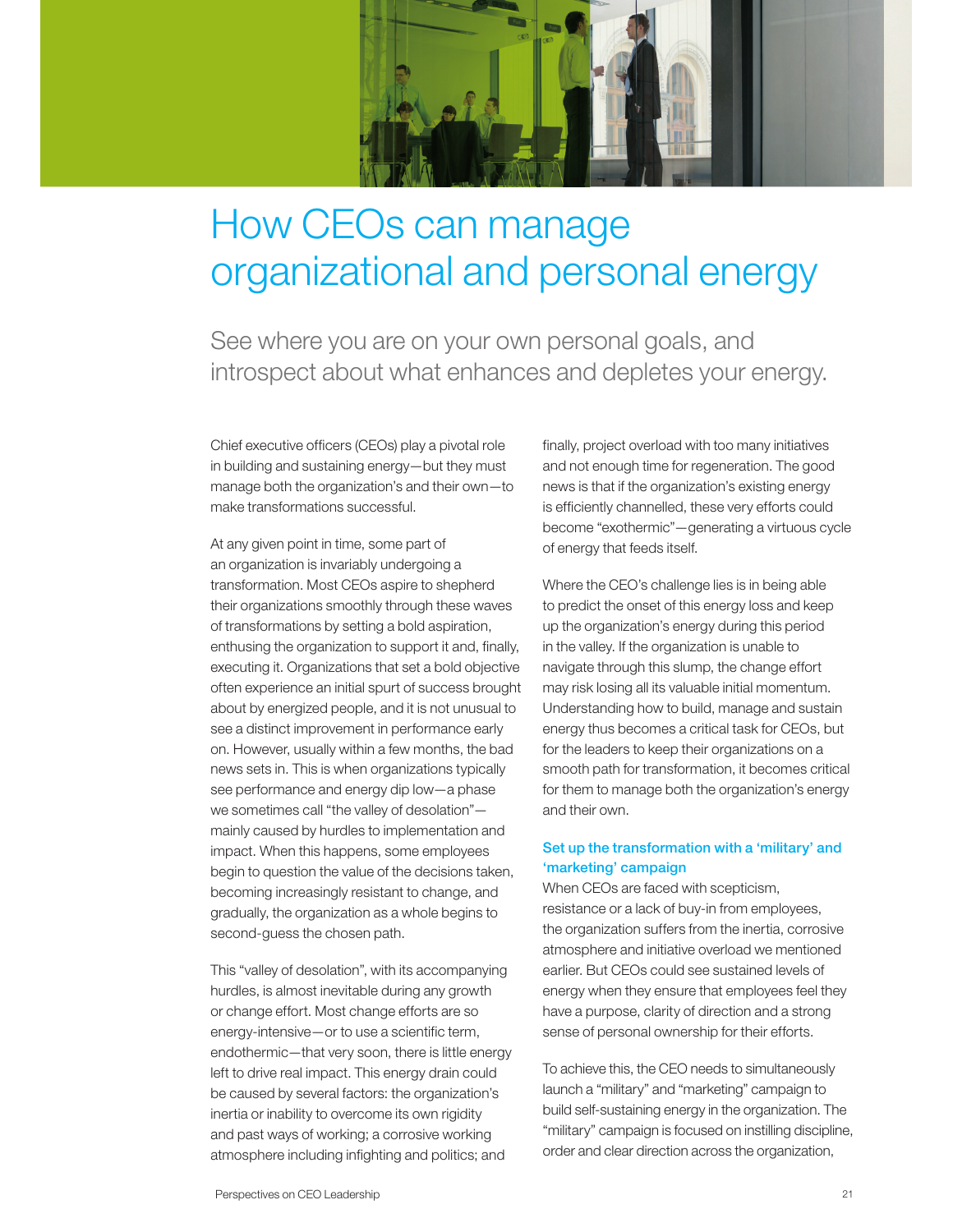and its purpose is to have a rigorous approach to the execution of the growth or change effort. It requires all those involved to have complete clarity about the task at hand, defining individual roles and responsibilities, and putting in place governance norms that hold people accountable. For instance, the CEO of a large retail bank that ranked in the bottom quartile nationally charted a new course for the company with a slew of wide-ranging initiatives. A rigorous approach to implementation was set up, and impact was tracked at multiple levels with a specially instituted programme officer reporting daily to the CEO. New processes were put in place that streamlined the organization's work processes. Within a few months, these firmly enforced initiatives took root throughout the bank, resulting in a doubling of profit over three years.

The "marketing" campaign, on the other hand, is focused on enlisting staff to get actively involved at every level towards change efforts. The

CEO needs to communicate a story of change that captures the hearts and minds of people and connects them emotionally with the aspiration of the effort. For example, a telecommunications company "leaked" a fly-on-the-wall video of a senior team's working session, in which they have a healthy debate about prevailing scepticism. This honest recognition of prevailing scepticism, and the simple but direct attempt to acknowledge it, touched a chord with employees, resulting in a far more positive reaction to the initiative.

It is, however, important that the "military" and "marketing" campaigns are carried out simultaneously.

#### Make visible, tangible improvements early in the transformation journey

CEOs often incorrectly assume that the entire organization is convinced that a transformation makes sense. They ignore the fact that this message needs to be reinforced continuously. A demonstration of visible, tangible impact, either financial or non-financial, can often go a long way in getting the support of doubtful employees. This spark of energy often creates strong initial support for the transformation. For example, on the first day of a transformation programme following a merger of two competitors, the CEO shifted his office and asked his team to shift theirs as well. This made it visible to the employees from the two companies that they themselves were open to change.

### Monitor energy levels, and act fast on constraints

Even if CEOs understand the importance of organizational energy, they often do not have a way to quantify or measure it, preventing them from having the ability to predict the dreaded energy slump. There are several ways in which this can be done as these examples show. A South African mining company used a measure that was a combination of commitment ("How committed is the organization to achieve what it wants?") and capacity ("What is the capacity of the organization to achieve this?"). The CEO ensured that this consolidated measure was rolled out across the company, giving the leadership a bird's eye view of exactly where different parts of the organization stood in terms of their energy levels. This enabled the CEO to more effectively tailor the "military" and "marketing" campaigns.

The CEO of an Asian conglomerate used another approach to measure organizational energy. It was based on the principle that if over 35 percent of the organization was actively supporting change initiatives, the company would reach a "tipping point" and there would be enough energy within the system to drive change successfully. The firm conducted a survey to gauge what proportion of employees were "active supporters" (those who believed in the initiative even in the absence of evidence that it would work); "passive supporters" (those waiting for evidence of success before becoming active supporters); "passive opposers" (those who quietly opposed and sabotaged change efforts); and "active opposers" (those who were openly hostile towards the initiative). The CEO monitored the proportion of employees in each group on a monthly basis, which in turn enabled him to manage the overall energy of the organization far more effectively.